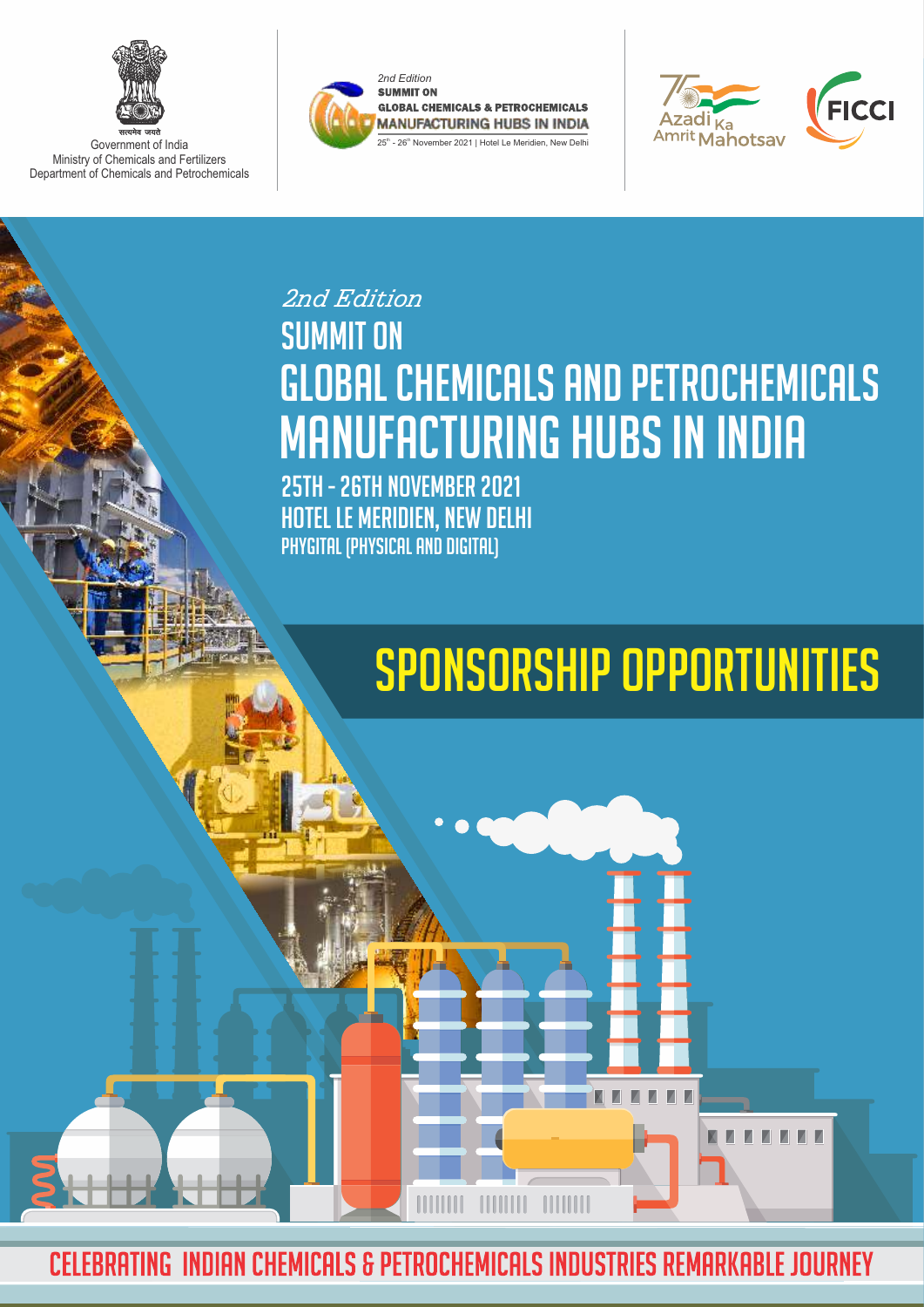#### **PLATINUM SPONSOR Exclusive**

#### **INR 30 Lac / US\$ 45,000 GST - As applicable**

- 1 Speaking Slot in any of the session
- $\cdot$  15 Conference Delegate Passes
- Display of Company Logo at Backdrops, Banners, Hoardings, Promotional Material, and Publications
- $\cdot$  30-45 second video at lobby area to be played at regular interval (video will be provided by sponsor)
- B2B, B2G meetings as per the Wishlist of sponsor
- $\cdot$  Display of Company Logo in signage's at the conference venue.
- Display of Company Logo in all promotional advertisements (other than the ads to be released by the Department of Chemicals & Petrochemicals, Govt. of India under DAVP Scheme)
- Logo in the Sponsor page on the GCPMH 2021 website & link to Sponsor's website
- Company logo to be acknowledged in "Thank You Sponsor" panel on prominent locations and virtual exhibition platform FICCI BIKE
- Logo branding in virtual conference platform
- 2 Standees at lobby area

**GOLD SPONSOR**

### **INR 25 Lac / US\$ 35,000 GST - As applicable**

- 1 Speaking Slot in any of the session
- 10 Conference Delegate Passes
- Display of Company Logo at Backdrops, Banners, Hoardings, Promotional Material, and Publications
- $\cdot$  30-45 second videos at lobby area to be played at regular interval (video will be provided by sponsor)
- $\cdot$  B2B, B2G meetings as per the Wishlist of sponsor
- Display of Company Logo in signage's at the conference venue.
- Display of Company Logo in all promotional advertisements (other than the ads to be released by the Department of Chemicals & Petrochemicals, Govt. of India under DAVP Scheme)
- Logo in the Sponsor page on the GCPMH 2021 website & link to Sponsor's website
- Company logo to be acknowledged in "Thank You Sponsor" at prominent locations and virtual exhibition platform FICCI BIKE
- Logo branding in virtual conference platform
- 1 Standee at Lobby area

### **SILVER SPONSOR**

#### **INR 15 Lac / US\$ 25,000 GST - As applicable**

- 1 Speaking Slot in any of the session
- 5 Conference Delegate passes
- Display of Company Logo at Backdrops, Banners, Hoardings, Promotional Material, and Publications
- B2B, B2G meetings as per the Wishlist of sponsor
- $\cdot$  Display of Company Logo in signage's at the conference venue.
- Display of Company Logo in all promotional advertisements (other than the ads to be released by the Department of Chemicals & Petrochemicals, Govt. of India under DAVP Scheme)
- Logo in the Sponsor page on the GCPMH 2021 website & link to Sponsor's website
- Logo branding in virtual conference platform
- Company logo to be acknowledged in "Thank You Sponsor" at prominent locations and virtual exhibition platform FICCI BIKE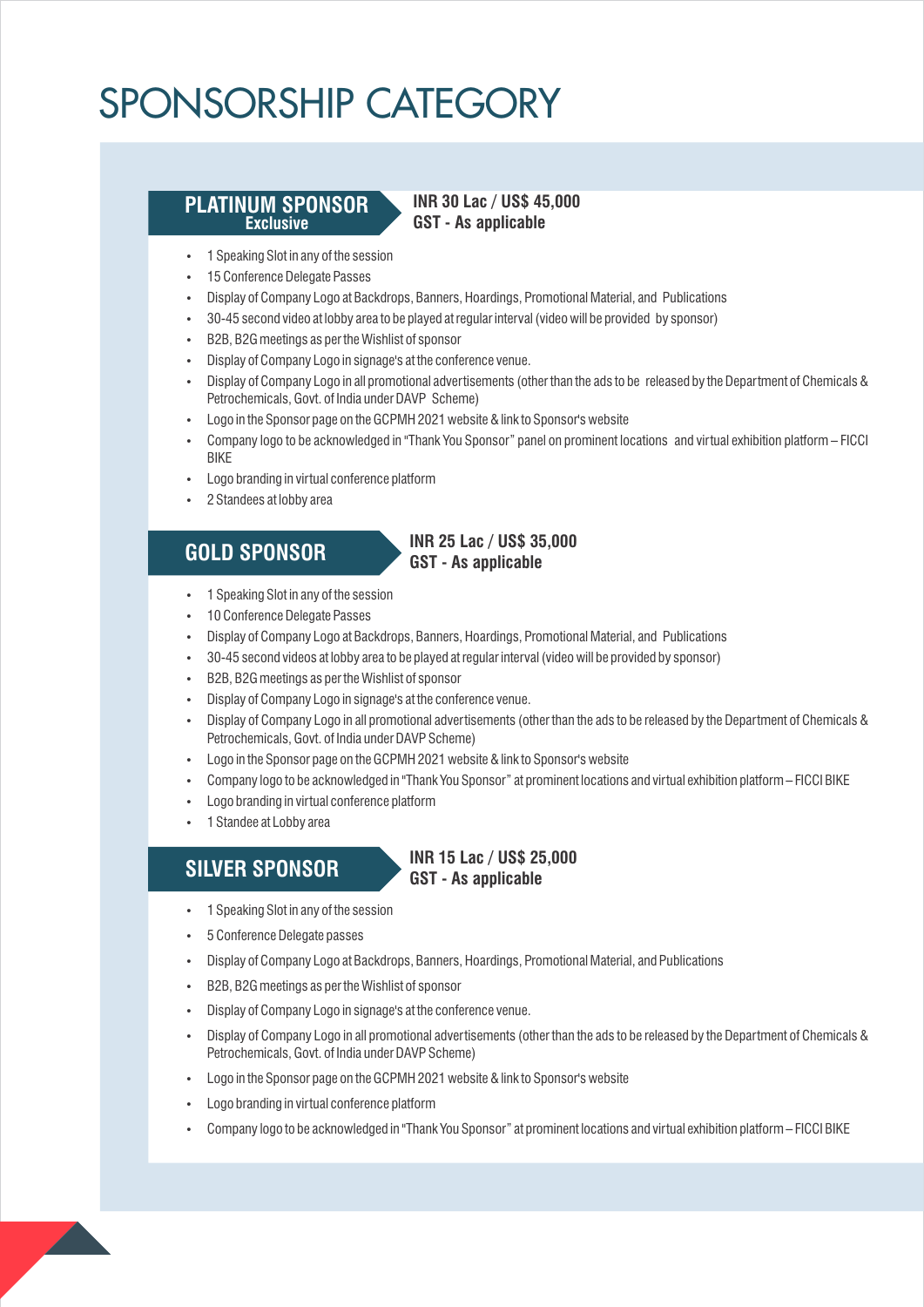**INR 15 Lac / US\$ 25,000 GST - As applicable**

### **SESSION SPONSOR**

**LUNCH SPONSOR (DAY 1) Exclusive**

- 1 Speaking Slot in the sponsored session
- 4 Conference Delegate passes
- Display of Company Logo at Backdrops, Banners, Hoardings, Promotional Material, and Publications
- 30-45 second video to be played at sponsored session (video will be provided by sponsor)
- B2B, B2G meetings as per the Wishlist of sponsor
- Display of Company Logo in signage's at the conference venue.
- Display of Company Logo in all promotional advertisements (other than the ads to be released by the Department of Chemicals & Petrochemicals, Govt. of India under DAVP Scheme)
- Logo in the Sponsor page on the GCPMH 2021 website & link to Sponsor's website
- Logo branding in virtual conference platform
- Company logo to be acknowledged in "Thank You Sponsor" at prominent locations and virtual exhibition platform FICCI BIKE

**INR 25 Lac / US\$ 35,000 GST - As applicable**

- Exclusive Standee at the Dining Area as a Lunch Sponsor
- Display of Company Logo at Backdrops, Banners, Hoardings, Promotional Material, and Publications
- $-B2B$ , B2G meetings as per the Wishlist of sponsor
- Display of Company Logo in signage's at the conference venue.
- Display of Company Logo in all promotional advertisements (other than the ads to be released by the Department of Chemicals & Petrochemicals, Govt. of India under DAVP Scheme)
- Logo in the Sponsor page on the GCPMH 2021 website & link to Sponsor's website
- Logo branding in virtual conference platform
- Ÿ Company logo to be acknowledged as Networking Lunch Sponsor at prominent locations and virtual exhibition platform "FICCI BIKE"

**INR 25 Lac / US\$ 35,000 GST - As applicable**

#### **BUSINESS NETWORKING DINNER SPONSOR Exclusive**

- Exclusive Standee at the Dining Area as a Networking Dinner Sponsor
- Display of Company Logo at Backdrops, Banners, Hoardings, Promotional Material, and Publications
- Display of Company Logo in signage's at the conference venue.
- Display of Company Logo in all promotional advertisements (other than the ads to be released by the Department of Chemicals & Petrochemicals, Govt. of India under DAVP Scheme)
- Logo in the Sponsor page on the GCPMH 2021 website & link to Sponsor's website
- Logo branding in virtual conference platform
- Company logo to be acknowledged as "Business Networking Dinner Sponsor" at prominent locations and virtual exhibition platform – "FICCI BIKE"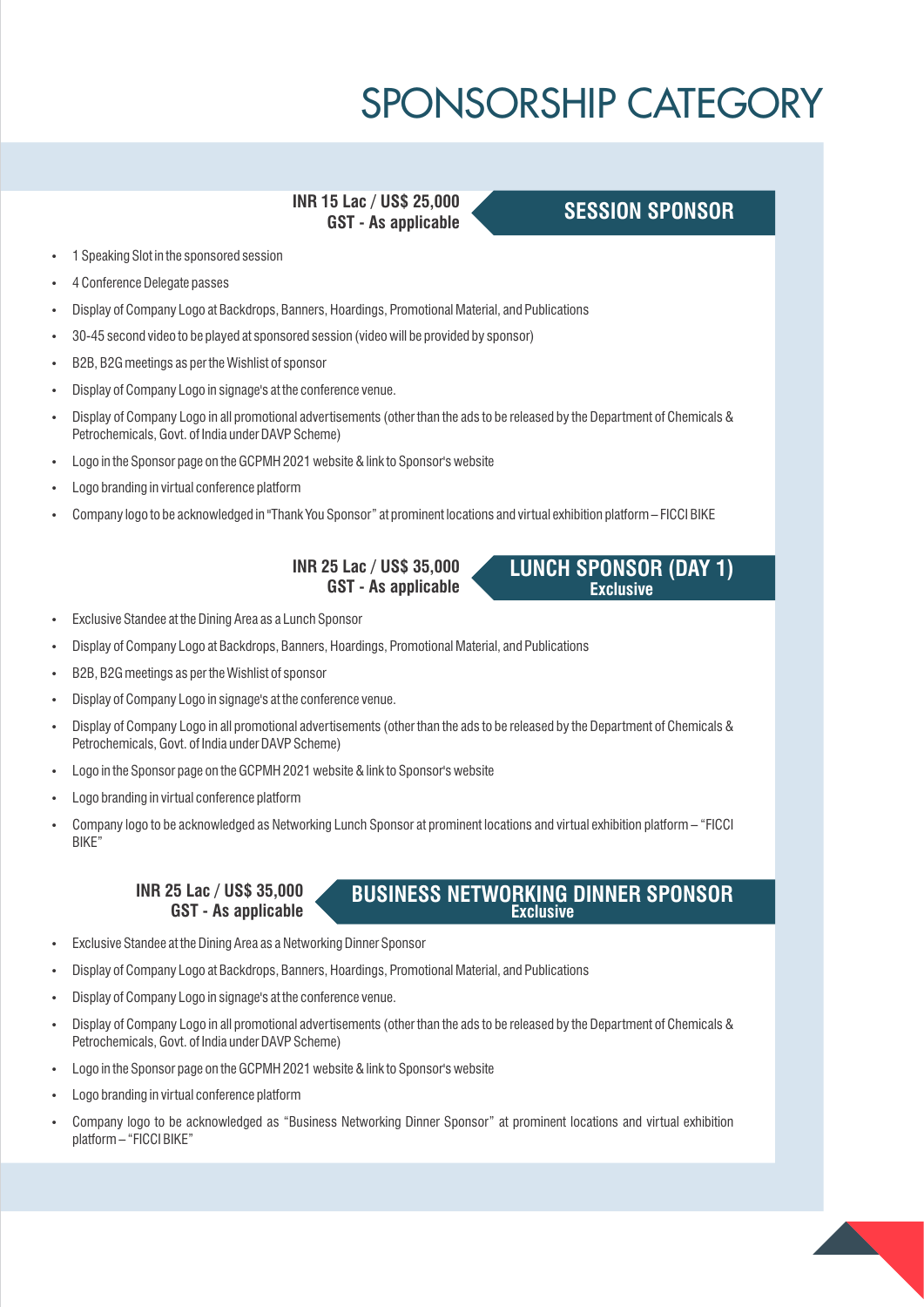#### **LUNCH SPONSOR (DAY 2) Exclusive**

**INR 25 Lac / US\$ 35,000 GST - As applicable**

- Exclusive Standee at the Dining Area as a Lunch Sponsor
- Display of Company Logo at Backdrops, Banners, Hoardings, Promotional Material, and Publications
- $\cdot$  Display of Company Logo in signage's at the conference venue.
- Display of Company Logo in all promotional advertisements (other than the ads to be released by the Department of Chemicals & Petrochemicals, Govt. of India under DAVP Scheme)
- Logo in the Sponsor page on the GCPMH 2021 website & link to Sponsor's website
- Logo branding in virtual conference platform
- Company logo to be acknowledged as Networking Lunch Sponsor at prominent locations and virtual exhibition platform "FICCI BIKE"

### **DELEGATE KIT SPONSOR**

**INR 15 Lac / US\$ 25,000 GST - As applicable**

- Name and Logo of Sponsor Company on the Delegate Kits
- Display of Company Logo at Backdrops, Banners, Hoardings, Promotional Material, and Publications
- B2B, B2G meetings as per the Wishlist of sponsor
- $\cdot$  Display of Company Logo in signage's at the conference venue.
- Display of Company Logo in all promotional advertisements (other than the ads to be released by the Department of Chemicals & Petrochemicals, Govt. of India under DAVP Scheme)
- Logo in the Sponsor page on the GCPMH 2021 website & link to Sponsor's website
- Logo branding in virtual conference platform
- Ÿ Company logo to be acknowledged as Delegate Kit Sponsor at prominent locations and virtual exhibition platform "FICCI BIKE"

**INR 15 Lac / US\$ 25,000**

**RECEPTION SPONSOR Exclusive**

### **GST - As applicable**

- Exclusive Standee at the Reception Area as a Reception Sponsor
- Display of Company Logo at Backdrops, Banners, Hoardings, Promotional Material, and Publications
- Display of Company Logo in signage's at the conference venue.
- Display of Company Logo in all promotional advertisements (other than the ads to be released by the Department of Chemicals & Petrochemicals, Govt. of India under DAVP Scheme)
- Logo in the Sponsor page on the GCPMH 2021 website & link to Sponsor's website
- Logo branding in virtual conference platform
- Ÿ Company logo to be acknowledged as Reception Sponsor at prominent locations and virtual exhibition platform "FICCI BIKE"

#### **LANYARD SPONSOR Exclusive**

**INR 10 Lac / US\$ 20,000 GST - As applicable**

- The most visible sponsor branding among the Sponsors, Exhibitors, VIP's, Official Delegations, Media and Trade delegates.
- Display of Company Logo at Backdrops, Banners, Hoardings, Promotional Material, and Publications Disponsor at B
- Display of Company Logo in signage's at the conference venue.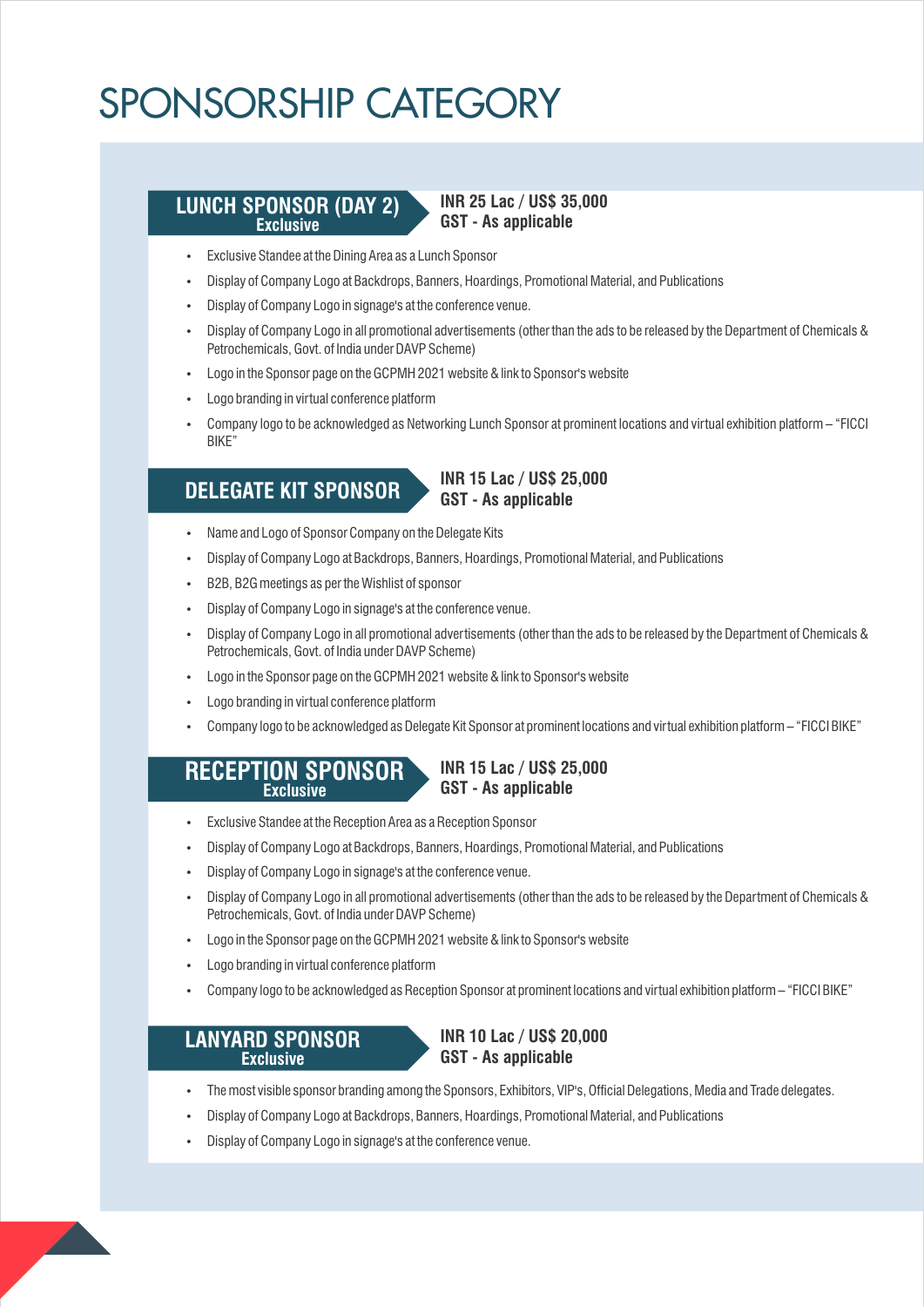**Exclusive**

**REGISTRATION DESK Exclusive**

- Display of Company Logo in all promotional advertisements (other than the ads to be released by the Department of Chemicals & Petrochemicals, Govt. of India under DAVP Scheme)
- Logo in the Sponsor page on the GCPMH 2021 website & link to Sponsor's website
- Logo branding in virtual conference platform
- Ÿ Company logo to be acknowledged as Lanyard Sponsor at prominent locations and virtual exhibition platform "FICCI BIKE"

**INR 10 Lac / US\$ 20,000 VIP LOUNGE SPONSOR GST - As applicable**

- The VIP lounge at the conference will be branded with sponsor name
- Display of Company Logo at Backdrops, Banners, Hoardings, Promotional Material, and Publications
- Display of Company Logo in signage's at the conference venue.
- Display of Company Logo in all promotional advertisements (other than the ads to be released by the Department of Chemicals & Petrochemicals, Govt. of India under DAVP Scheme)
- Logo in the Sponsor page on the GCPMH 2021 website & link to Sponsor's website
- Logo branding in virtual conference platform
- Ÿ Company logo to be acknowledged as VIP Lounge Sponsor at prominent locations and virtual exhibition platform "FICCI BIKE"

**INR 10 Lac / US\$ 20,000 GST - As applicable**

- Company Name & Logo will be displayed on all registration's desks
- Display of Company Logo in all promotional advertisements (other than the ads to be released by the Department of Chemicals & Petrochemicals, Govt. of India under DAVP Scheme)
- Logo in the Sponsor page on the GCPMH 2021 website & link to Sponsor's website
- Logo branding in virtual conference platform
- Ÿ Company logo to be acknowledged as Registration Desk Sponsor at prominent locations and virtual exhibition platform "FICCI BIKE"

**INR 10 Lac / US\$ 20,000 MEDIA LOUNGE SPONSOR GST - As applicable**

- Accredited journalists from all over the world will visit and operate from the media centre, which will include working areas, lounge facilities etc.
- Brochure stand will be provided in the Media Lounge to display Brochures / Literatures of the Sponsor
- Display of Company Logo in all promotional advertisements (other than the ads to be released by the Department of Chemicals & Petrochemicals, Govt. of India under DAVP Scheme)
- Logo in the Sponsor page on the GCPMH 2021 website & link to Sponsor's website
- Logo branding in virtual conference platform
- Company logo to be acknowledged as Media Lounge Sponsor at prominent locations and virtual exhibition platform "FICCI BIKE"